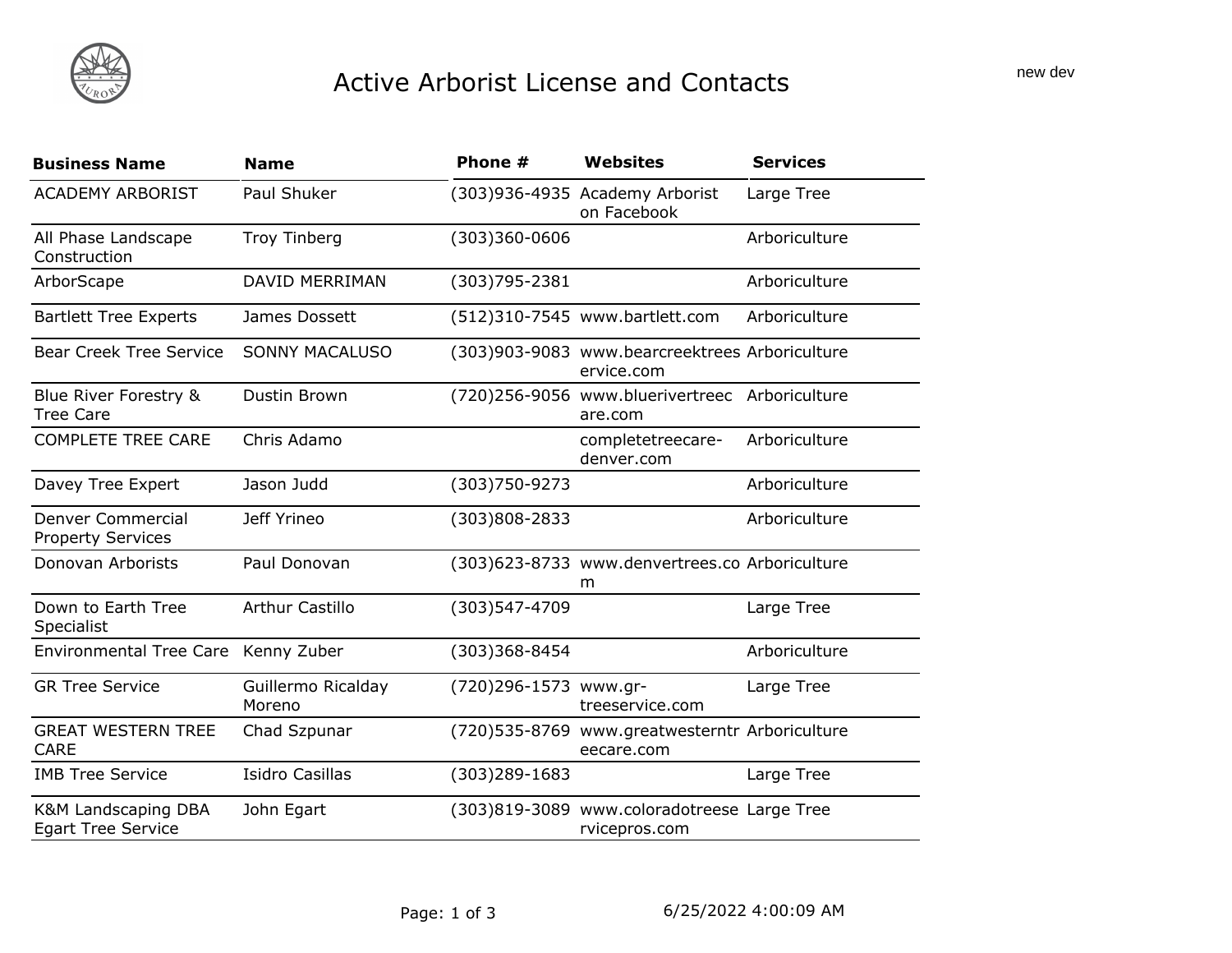## Active Arborist License and Contacts

| <b>Business Name</b>                                        | Name                    | Phone #                    | <b>Websites</b>                                                         | <b>Services</b> |
|-------------------------------------------------------------|-------------------------|----------------------------|-------------------------------------------------------------------------|-----------------|
| limb walkers tree service                                   | henry castillo          |                            | (720)298-5477 https://limbwalkerst Large Tree<br>reeservice.net/        |                 |
| <b>Monster Tree Service</b>                                 | <b>Richard Nelson</b>   |                            | (303)928-5004 Www.whymonster.c Arboriculture<br>om/southeast-<br>denver |                 |
| Mortensen's Tree Service Mark Mortensen                     |                         |                            | (303)734-9320 www.mortensentree Large Tree<br>.com                      |                 |
| <b>Northwest Services</b>                                   | Nicholas Wilburn        |                            | (720)628-9999 northwestservicesde Large Tree<br>nver.com                |                 |
| ParkSide landscape<br>Services                              | Gene Baker              | $(303)321 - 5886$          |                                                                         | Large Tree      |
| ParkSide landscape<br>Services                              | Gene Baker              | (303)321-5886              |                                                                         | Large Tree      |
| Prosperity Landscaping & Don Ballez<br><b>Tree Services</b> |                         | (303)882-4019              |                                                                         | Large Tree      |
| PURPLE MOUNTAIN TREE Jason Newman<br><b>CARE</b>            |                         | (303)995-5246              |                                                                         | Large Tree      |
| Purple Mountain Tree<br>Care                                | Jason Newman            | (303)995-5246              |                                                                         | Large Tree      |
| <b>Red Earth Tree Service</b>                               | <b>Bravie Notsinneh</b> | (303)304-7924              |                                                                         | Large Tree      |
| <b>Roberts Treescaping</b>                                  | Gene O'Neill            | $(303)366 - 1463$          |                                                                         | Ornamental      |
| Rocky Mountain Tree<br>Care                                 | Don Wessels             | $(303)431 - 5885$          |                                                                         | Arboriculture   |
| Sandoval's Tree Care Inc Benjamin Joaquin                   |                         | (720) 767-6366             |                                                                         | Large Tree      |
| SavATree                                                    | <b>Russell Smith</b>    | (303)337-6200 savatree.com |                                                                         | Arboriculture   |
| The Natural Way                                             | Robert Brudenell        |                            | (303)347-0988 www.thenaturalwayi Large Tree<br>nc.net                   |                 |
| <b>TOP NOTCH TREE</b><br><b>SERVICE</b>                     | Bryan Annan             |                            | (970)556-5000 www.topnotchtrees. Large Tree<br>com                      |                 |